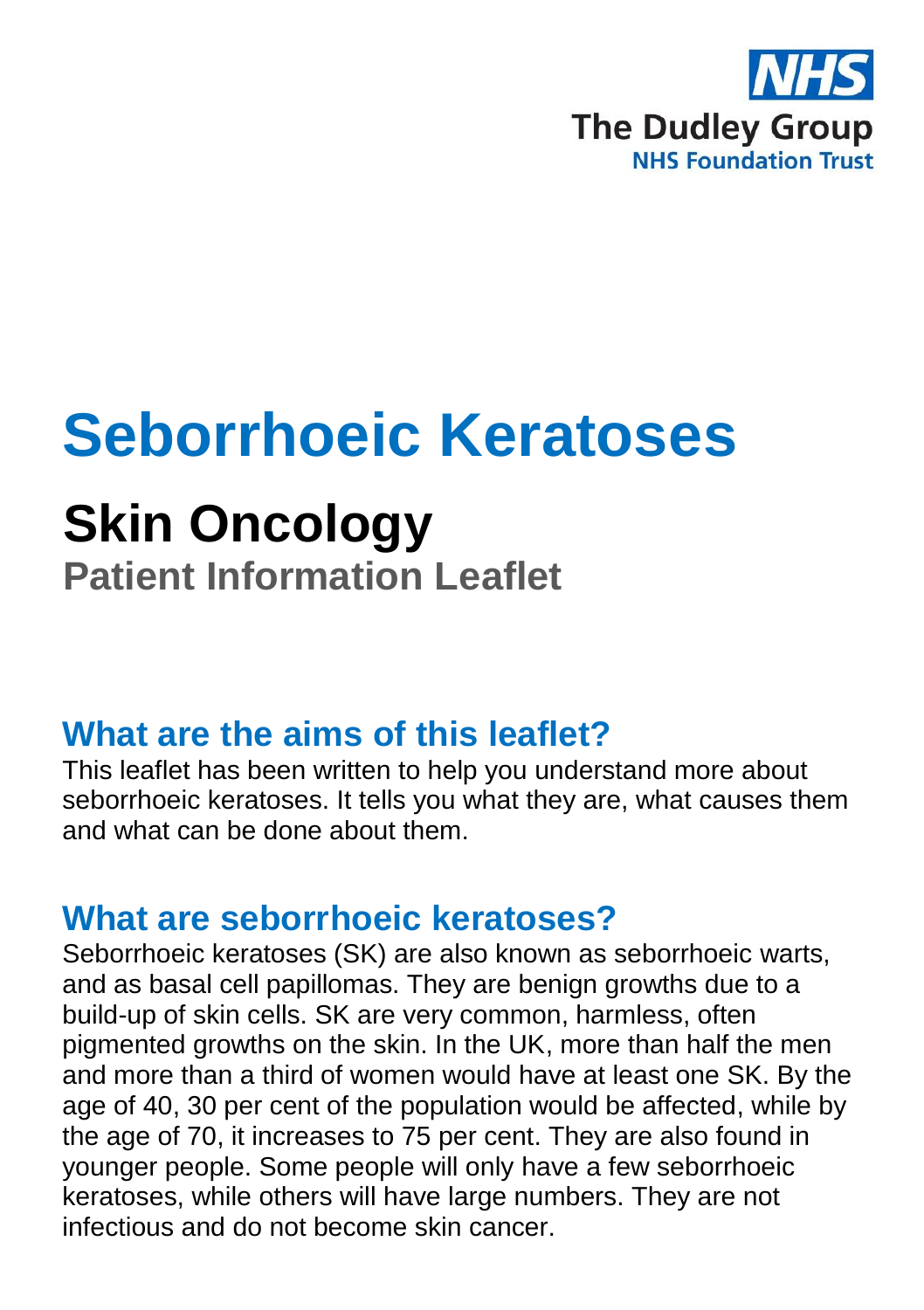### **What causes seborrhoeic keratoses?**

Despite their name, SK are nothing to do with sebaceous glands or viral warts. We don't know what causes them. It has been suggested that exposure to sunlight and the human papilloma virus (HPV) are risk factors.

### **Are seborrhoeic keratoses hereditary?**

Yes, some individuals may inherit the tendency to develop SK from their parents.

#### **What are the symptoms of seborrhoeic keratoses?**

SK are harmless, and usually do not cause symptoms. They can sometimes itch, become inflamed, and catch on clothing. Many people dislike the look of them, particularly when they occur on their face.

## **What do seborrhoeic keratoses look like?**

SK have a rough surface, and range in colour from golden brown to mid brown to almost black. They can affect anyone, but on dark-skinned people, they can also appear as multiple small dark brown or black bumps, especially on the face and the neck. In such a case, this is called Dermatosis Papulosa Nigra.

Small and flat SK can often become more raised and larger as the years go by. Their size varies from less than one centimetre to several centimetres across. They give the impression that they are stuck onto the surface of the skin, however, some look like small pigmented skin tags.

SK occur most often on the upper body, but they are also common on the head and neck. Their numbers vary, and one person may have just one seborrhoeic keratosis whilst others can have hundreds. Once present, they usually stay, and new ones often appear over the years.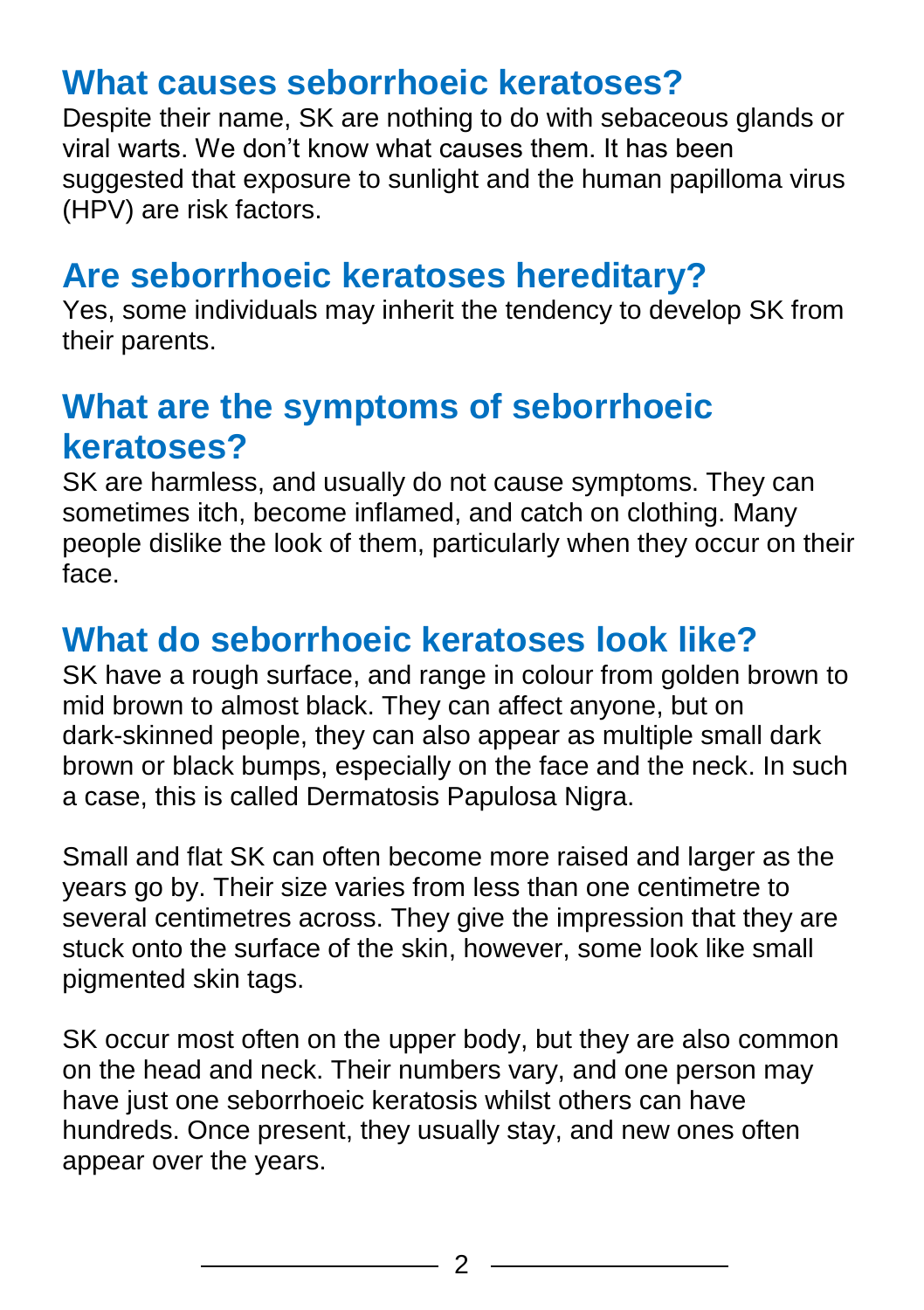## **How are seborrhoeic keratoses diagnosed?**

SK are much more common than skin cancers, however, a very dark seborrhoeic keratosis can look similar to a melanoma. It is therefore important that either a general practitioner (GP) or specialist checks any pigmented lesions to ensure that the correct diagnosis is made.

SK can cause worry by becoming inflamed or bleeding. If there is any doubt, a skin biopsy can be done to confirm the diagnosis.

#### **Can seborrhoeic keratoses be cured?**

Individual SK can be treated successfully in the ways listed below. However, new SK may continue to appear.

#### **How can seborrhoeic keratoses be treated?**

As SK are so common, it would be impossible to routinely treat every individual and every single keratosis. Most need no treatment as they are harmless and cause no symptoms, however, for those who wish to have some of their keratoses removed, it may be possible to have them treated by a general practitioner (GP) in primary care. SK are not routinely removed in hospitals. Treatment can occur by either freezing them with liquid nitrogen (cryotherapy), or scraping them off (curettage) under a local anaesthetic. Such treatments may not be funded by the local NHS service.

#### **What can I do?**

Always contact your doctor if you are worried about a pigmented spot that is changing in any way.